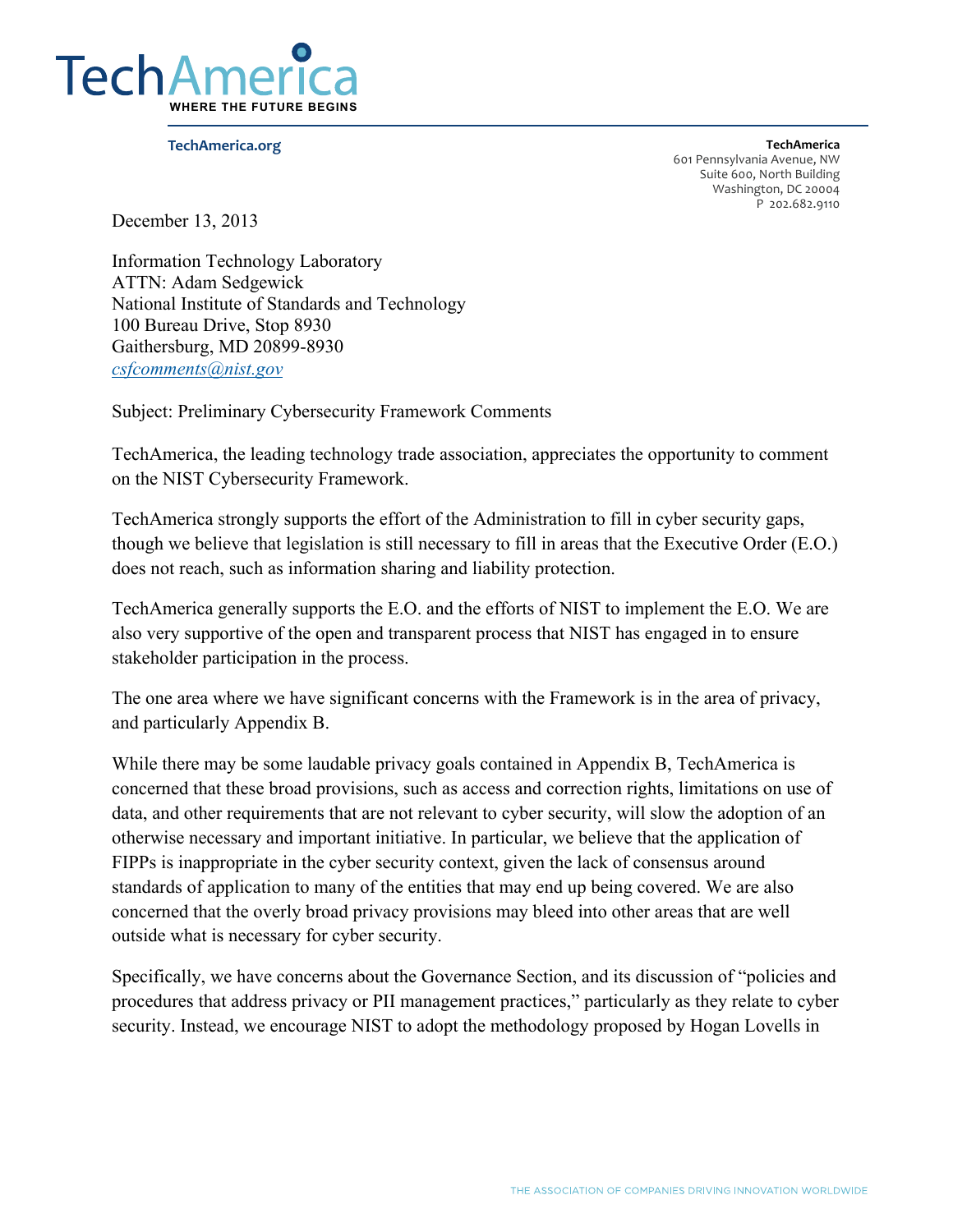

**!"#\$%&"'(#)\*+', TechAmerica**  601 Pennsylvania Avenue, NW Suite 600, North Building Washington, DC 20004 P 202.682.9110

 Appendix A. This methodology appropriately focuses on the core privacy provisions necessary its comments on the Framework, $<sup>1</sup>$  which can be inserted either immediately before or after</sup> to help achieve a strong cyber security regime, while eliminating privacy provisions not directly implicated by cyber security activities.

 it is not appropriate in this context – if NIST wants to address privacy issues in a multi-In particular, we would argue that the cyber security framework is not the appropriate time or place to attempt to make privacy policy beyond what is necessary for cyber security. First of all, stakeholder context, it has already established a model, and should use that more appropriate venue to address privacy issues.

 Additionally, while cyber security and privacy considerations overlap in some areas, it is important to address those issues within their respective contexts. Intertwining those issues may limit the ability of companies to have the right people or expertise to address these issues in the correct context. Further, combining the issues may force companies to make trade-offs between unrelated privacy provisions and cyber issues that may be different than if they were considered separately.

 We would also urge NIST to clarify that the privacy methodology only applies to critical infrastructure. This would mirror Section 7 of the EO, which defines the scope of the the Framework, which refers to "critical infrastructure." Specifically, NIST should be explicit Framework's application as "cyber risks to critical infrastructure"; same for the first paragraph of that the principles articulated there aren't intended to be applied on a broader basis, given the variety of contexts in which information is used outside of critical infrastructure.

 NIST should also ensure that organizations have the requisite flexibility to develop policies and practices that are appropriate to their respective business models.

## Legislation Is Still Necessary

 There are still several gaps in the cyber security framework that the Administration's welcome Executive Order cannot fill. To meet those needs, legislation is necessary.

 $1$  The methodology submitted by Hogan Lovell's is available at http://csrc.nist.gov/cyberframework/framework\_comments/20131205\_harriet\_pearson\_hoganlovells.pdf.